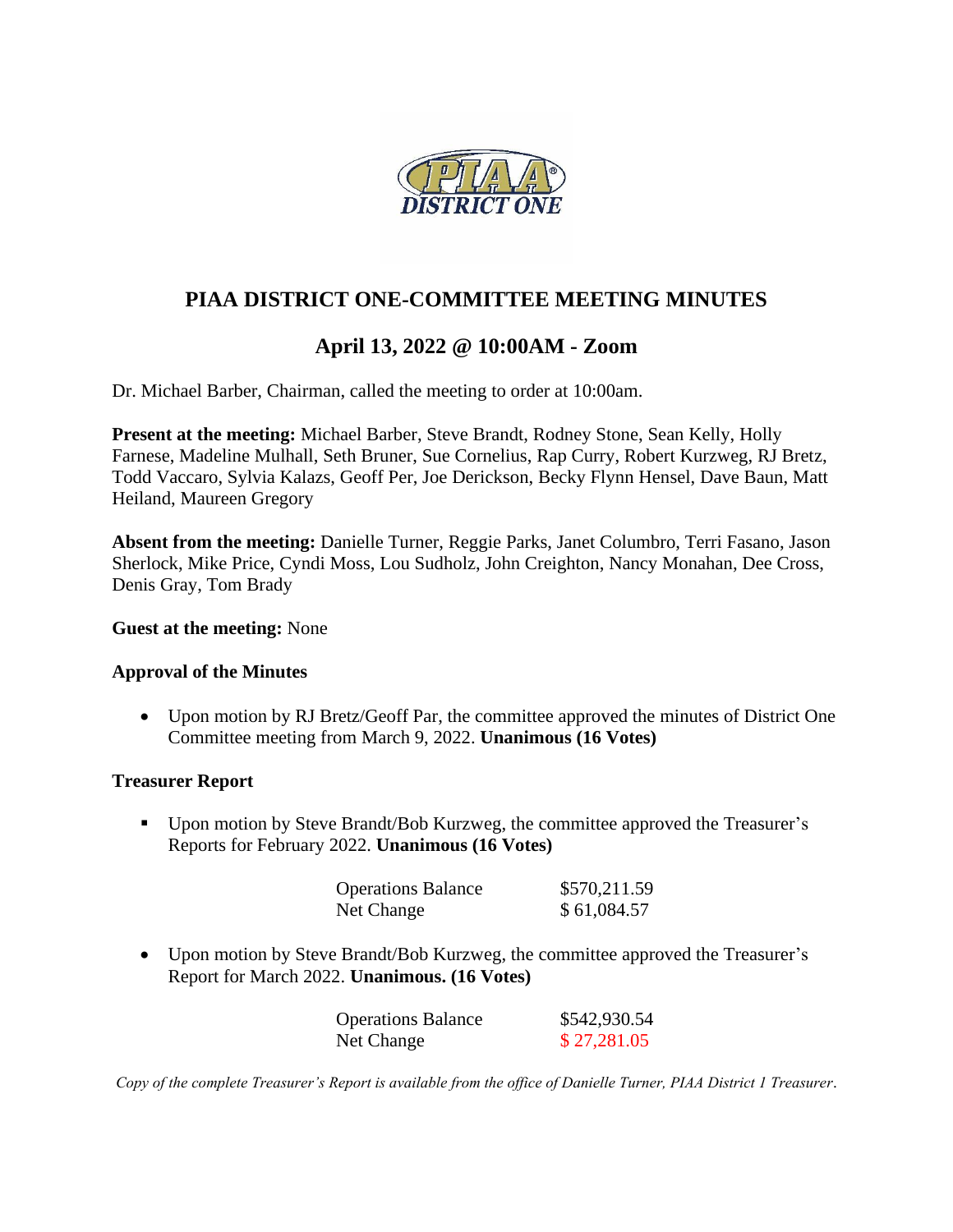## **Student Transfer List**

- Upon motion by Sue Cornelius/RJ Bretz, the committee approved all Transfer Student Requests on the list provided to D1 Committee members with the exception of student ED – Pottsgrove HS. **Unanimous (16 Votes)**
- Upon motion by Steve Brandt/Todd Vaccaro, the committee approved the Transfer Request of the student ED from Pope John Paull II to Pottsgrove HS. **Unanimous (16 Votes)**

#### **Foreign Exchange Student List**

• There were no Foreign Exchange Student Requests this month.

**Public Comment** - No public comment was made.

#### **Executive Secretary Report** – Mr. Stone / Mr. Kelly

Sean Kelly will set a meeting date for the Operations Sub-Committee before the May 11<sup>th</sup> PIAA D1 Committee Meeting.

An important reminder that Post-Season waiver requests are due 30 days prior to the start of the post-season.

Thank you to all schools who celebrated PIAA Spring Officials Appreciation Week April 3-9, 2022

The PIAA D1 committee reviewed the Winter Disqualification Report.

• Schools are reminded that NHFS Course completion is required for Supplemental DQs

Sean Kelly presented a request to review the Zebra Web and Arbiter system for assignment of officials. No action was taken. A sub-committee will be formed to look at both programs. A report will be provided at the May meeting.

#### **PIAA BOD Report** – Dr. Barber

• All agenda items were covered during the PIAA Annual Meeting.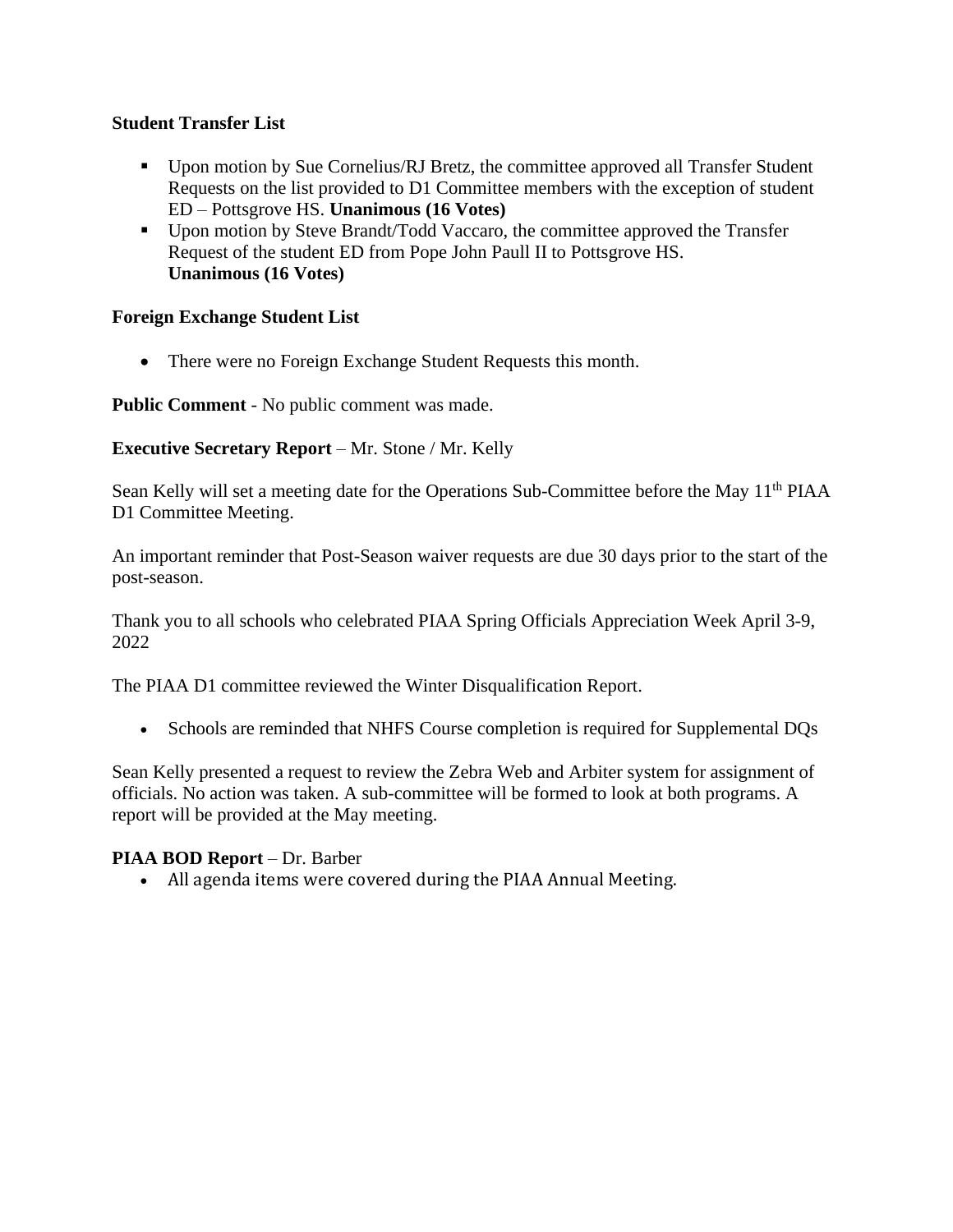#### **New Business**

Open nominations to District One Committee. Nominations should be sent to District One office at [sean@piaa.org](mailto:sean@piaa.org) . A Google form with candidates will be sent to Committee Members for official voting in May.

- District One Chairman
- District One Vice-Chairman
- Advisory Representatives nominations (Woman's Athletics / Female Parent / Male Parent / Middle School / Private School).

The PIAA D1 Committee reviewed the Winter Sport Revenue / Expenses Report. More detailed and specific information will be shared at the Operations Committee Meeting.

The PIAA D1 Operations Sub Committee will review D1 Official's playoff fees for 2022-2023. A 5% increase to the base formula has already been approved.

Upon motion by Joe Derickson/Rap Curry, the committee did not accept the Souderton HS selfreport in reference to the Wrestling Post-Season waiver 30-day rule and use of ineligible wrestlers for post-season duals. The school administration will be requested to resubmit their report or appear at the PIAA D1 Committee Meeting in May. **Unanimous (16 Votes)**

Upon motion by Joe Derickson/RJ Bretz, the committee accepted the Springfield High School (D) self-report in reference to Inter-School practice / scrimmage violation. Article XVI – Season/Out of Season. Table III Spring Sports. **Unanimous (16 Votes)**

Upon motion by Rap Curry/Becky Flynn Hensel, the committee accepted the Council Rock North High School self-report in reference to Baseball Contest / scrimmage violation. Article XVI – Season/Out of Season. Table III Spring Sports. **Unanimous (16 Votes)**

**Old Business –** no old business to act upon.

## **Officials Report –** Tom Brady & Maureen Gregory

Maureen Gregory requested that Committee members communicated to their member schools the importance of paying Officials in a timely manner. Schools are asked to communicate with assignors if there are any concerns about payments to officials.

## **Middle School Report –** Mall Heiland

- Matt Heiland expressed his appreciation to PIAA for the decision (for this spring only) to allow sub varsity contests to be played as scrimmages if PIAA Officials are not available. Assignors must confirm if officials are unable to cover the games.
- Matt Heiland is asked to report back to District One if this problem continues in the fall season with other sports.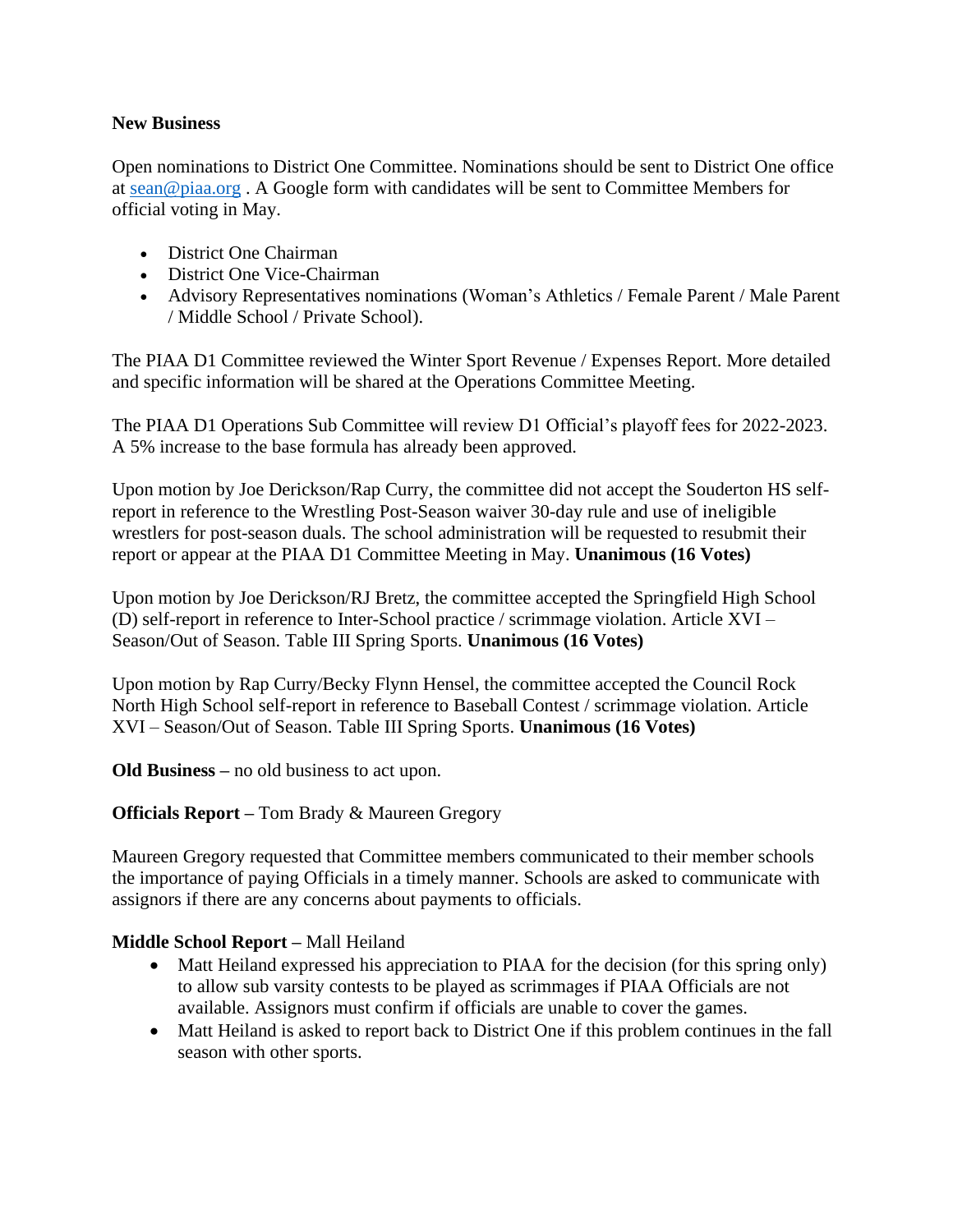#### **Post-Season Eligibility Document Review**

The PIAA District 1 Committee Conducted a Document Review on behalf of a student at Upper Merion High School in reference to Article VI, Section 2C – Postseason Waiver Request. Upon motion by Steve Brandt/Matt Heiland, the committee approved the Postseason Waiver. **Unanimous (16 Votes)**

#### **Post-Season Eligibility Document Review** (continued)

The PIAA District 1 Committee Conducted a Document Review on behalf of two student at Villa Joseph Marie Academy who transferred from St. Basil's Academy (schools' closure) in reference to Article VI, Section 2C – Postseason Waiver Request. Upon motion by Dave Baun/Steve Brandt, the committee approved the Postseason Waiver. **Yes – 15, No – 0, Abstain – 1 (Flynn-Hensel)**

The PIAA District 1 Committee Conducted a Document Review on behalf of a student at Downingtown East High School in reference to Article VI, Section 2C – Postseason Waiver Request. Upon motion by RJ Bretz/Steve Brandt, the committee approved the Postseason Waiver. **Unanimous (Votes)**

The PIAA District 1 Committee Conducted a Document Review on behalf of a student at Downingtown East High School (RG) in reference to Article VI, Section 2C – Postseason Waiver Request. Upon motion by Geoff Par/Steve Brandt, the committee approved the Postseason Waiver. **Unanimous (16 Votes)**

The PIAA District 1 Committee Conducted a Document Review on behalf of a student at Coatesville High School (SW) in reference to Article VI, Section 2C – Postseason Waiver Request. Upon motion by Dave Baun/Steve Brandt, the committee approved the Postseason Waiver. **Unanimous (16 Votes)**

The PIAA District 1 Committee Conducted a Document Review on behalf of a student at Bishop Shanahan High School in reference to Article VI, Section 2C – Postseason Waiver Request. Upon motion by Becky Flynn Hensel/Maureen Gregory, the committee approved the Postseason Waiver. **Unanimous (16 Votes)**

#### **Eligibility Hearings**

The PIAA District 1 Committee Conducted an Eligibility Hearing on behalf of a student at Harriton High School in reference to Article VIII, Section 6, Article 1B – Period of Participation. Upon motion by Dave Baun/Seth Brunner, the committee denied the Postseason Waiver. **Unanimous (16 Votes)**